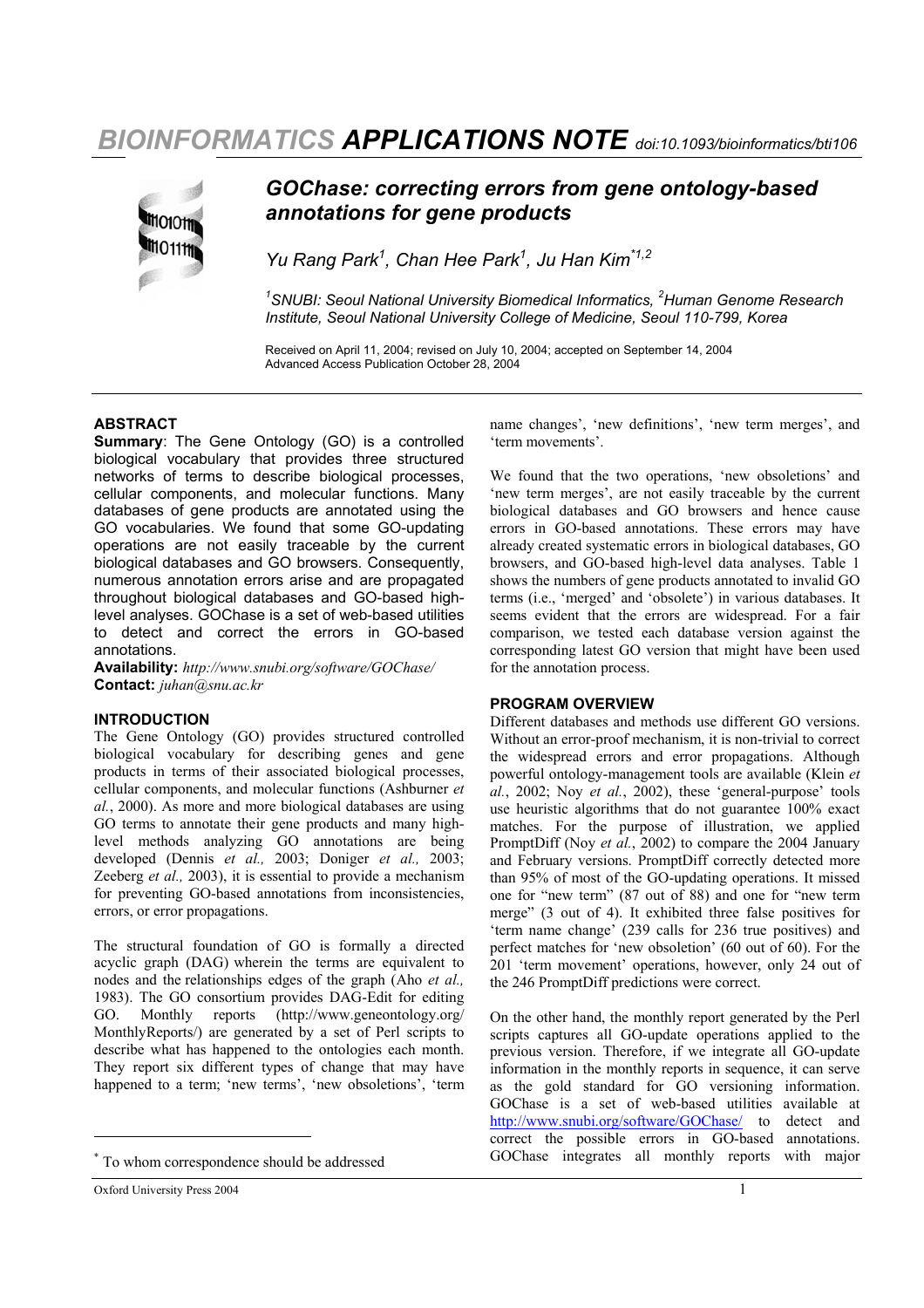|                        | GO.<br>DB      |                   | No. of gene products                                                  |              |          | <b>No. of GO annotations</b> |              |                         | No. of GO terms used in  |              |                                   |
|------------------------|----------------|-------------------|-----------------------------------------------------------------------|--------------|----------|------------------------------|--------------|-------------------------|--------------------------|--------------|-----------------------------------|
| <b>Databases</b>       | <b>Version</b> | version           | annotated with GO terms<br>Merged Obsolete Total gene Merged Obsolete |              |          | applied to gene products     |              |                         | gene-product annotations |              |                                   |
|                        |                | mm/dd/yy mm/dd/yy | term                                                                  | term         | products | term                         | term         | Total GO<br>annotations | term                     | term         | Merged Obsolete Total GO<br>terms |
| NetAffyx <sup>a</sup>  | 10/03/03       | 10/01/03          | 921                                                                   | 7.637        | 153,369  | 1,178                        | 15,416       | 861,349                 | 29                       | 216          | 6,311                             |
|                        | 12/10/03       | 12/01/03          | 1,613                                                                 | 8,587        | 166,651  | 2,641                        | 16,723       | 1,149,348               | 45                       | 230          | 6,414                             |
| 1.0                    | 02/08/01       | 02/01/01          | $\theta$                                                              | 154          | 6,621    | $\theta$                     | 156          | 23,089                  | $\theta$                 | 3            | 1,008                             |
| 1.1                    | 10/04/01       | 10/01/01          | 2                                                                     | 259          | 7,746    | 2                            | 275          | 28,765                  | 1                        | 11           | 1,216                             |
| FANTOM $1.2b$          | 12/25/01       | 12/01/01          | 3                                                                     | 280          | 8,031    | 3                            | 308          | 30,876                  | $\overline{2}$           | 12           | 1,289                             |
| 2.0                    | 10/04/02       | 10/01/02          | 450                                                                   | 2,288        | 25,130   | 462                          | 2,709        | 116,967                 | 27                       | 81           | 3,034                             |
| 2.1                    | 11/27/02       | 11/01/02          | 528                                                                   | 2,329        | 25,130   | 540                          | 2,753        | 116,967                 | 29                       | 84           | 3,034                             |
| LocusLink <sup>c</sup> | 06/02/03       | 06/01/03          | 184                                                                   | 1,800        | 33,118   | 190                          | 2,184        | 136,657                 | 22                       | 196          | 5,256                             |
|                        | 08/26/03       | 08/01/03          | 124                                                                   | 1,260        | 33,225   | 130                          | 1,521        | 137,114                 | 22                       | 181          | 5,265                             |
|                        | 10/01/03       | 10/01/03          | 117                                                                   | 1,233        | 33,596   | 123                          | 1,321        | 141,195                 | 21                       | 162          | 5,614                             |
|                        | 11/09/03       | 11/01/03          | 117                                                                   | 1,273        | 33,731   | 123                          | 1,363        | 141,616                 | 21                       | 167          | 5,648                             |
|                        | 12/08/03       | 12/01/03          | 110                                                                   | 738          | 35,329   | 115                          | 832          | 155,291                 | 20                       | 129          | 5,685                             |
|                        | 01/24/04       | 01/01/04          | 112                                                                   | 795          | 36,282   | 117                          | 893          | 157,734                 | 22                       | 129          | 5,783                             |
|                        | 02/13/04       | 02/01/04          | 121                                                                   | 1,707        | 36,333   | 135                          | 2,893        | 157,749                 | 23                       | 163          | 5,801                             |
| $\mathrm{SGD}^d$       | 02/26/04       | 02/01/04          | $\theta$                                                              | $\mathbf{0}$ | 6,450    | $\theta$                     | $\theta$     | 28,865                  | $\theta$                 | $\mathbf{0}$ | 2,383                             |
| FlyBase                | 08/29/03       | 08/01/03          | $\mathbf{0}$                                                          | $\mathbf{0}$ | 7,938    | $\mathbf{0}$                 | $\mathbf{0}$ | 33,153                  | $\mathbf{0}$             | $\mathbf{0}$ | 3,356                             |
| MGI                    | 02/20/04       | 02/01/04          | $\theta$                                                              | $\mathbf{0}$ | 12,848   | $\mathbf{0}$                 | $\theta$     | 66,980                  | $\mathbf{0}$             | $\mathbf{0}$ | 3,382                             |
| WormBase               | 02/04/04       | 02/01/04          | 57                                                                    | 407          | 7,023    | 57                           | 573          | 24,700                  | 12                       | 58           | 1,179                             |
| RGD                    | 02/19/04       | 02/01/04          | 13                                                                    | 159          | 3,657    | 19                           | 366          | 19,607                  | 7                        | 18           | 2,412                             |
| Gramene                | 01/05/04       | 01/01/04          | $\Omega$                                                              | 5            | 19,640   | $\mathbf{0}$                 | 5            | 57,376                  | $\mathbf{0}$             | 1            | 966                               |
| <b>ZFIN</b>            | 02/26/04       | 02/01/04          | $\theta$                                                              | 40           | 1,548    | $\theta$                     | 84           | 7,334                   | $\mathbf{0}$             | 9            | 732                               |
| DictyBase              | 02/03/04       | 02/01/04          | 18                                                                    | 34           | 3,459    | 29                           | 50           | 9,114                   | 6                        | 13           | 1,753                             |
| <b>TAIR</b>            | 02/26/04       | 02/01/04          | $\Omega$                                                              | 319          | 23.663   | $\mathbf{0}$                 | 348          | 63.102                  | $\Omega$                 | 12           | 2,341                             |

Table 1. Errors in Gene Ontology-based annotations for gene products in selected databases.

**\*** The latest GO version for to the database version was used for each comparison for fair analyses.

ahttn://www.affymetrix.com/analysis/index.affx

<sup>b</sup>http://www.gsc.riken.go.jp/e/FANTOM/

<sup>c</sup>http://www.ncbi.nih.gov/LocusLink/

d http://www.geneontology.org/GO.current.annotations.shtml

biological databases containing GO annotations (Table 1) and parses them into relational tables, which are then integrated into the GO DB schema (http://www.godatabase .org/dev/database/schema\_diagram.html).

GOChase provides four web-based interfaces. (1) GOChase-History resolves the whole evolution history of a GO ID. As an example, the GO term, GO:0006489 (dolichyldiphosphate biosynthesis), has repeatedly swung back and forth among the seven GO terms (i.e., metabolism, catabolism, biosynthesis, lipid metabolism, protein biosynthesis, protein metabolism, protein modification) by the 16 GO operations in the six updates between March 2001 and August 2003. (2) GOChase-Correct highlights a 'merged term' and redirects it to the correct 'target term' into which the 'merged term' has been merged. For a discarded (or 'obsolete') term, GO consortium provides suggested alternative terms in the comments field of the obsolete term (http://www.geneontology.org/ontology/gene\_ontology.obo), which is decided on by a curator. As of May 2004, there are 805 suggested alternative terms for 871 'obsolete' terms. For an obsolete term, GOChase recommends the nearest nondiscarded parent term as well as the alternative terms whenever available. The databases that create GO annotations may well find this feature useful to fix the broken hyperlinks for the 'merged' and 'obsolete' terms. (3)

A whole database like LocusLink can be input to GOChase in a flat-file format. The annotation errors will be reported with GOChase corrections. (4) When one inputs a GO ID, GOChase will resolve all gene products annotated with the ID across all databases in Table 1. Of course, one can resolve the GO annotations for each gene product.

The annotation errors, i.e. annotations to the merged and obsolete GO terms, may exist in databases simply due to a time lag, as many databases update the annotations only periodically. We learned, however, that certain GO-update processes should be carefully traced to prevent error propagation. An error-conscious mechanism can help GObased high-level analysis tools like clustering microarray data with GO annotations. Functionalities like showing the evolution history and redirecting to the correct target term may benefit GO Browsers. When a database containing GO annotations is being updated, inconsistencies and errors should be checked against the latest version of GO, for which GOChase can help. Otherwise, the errors may be propagated to the secondary users.